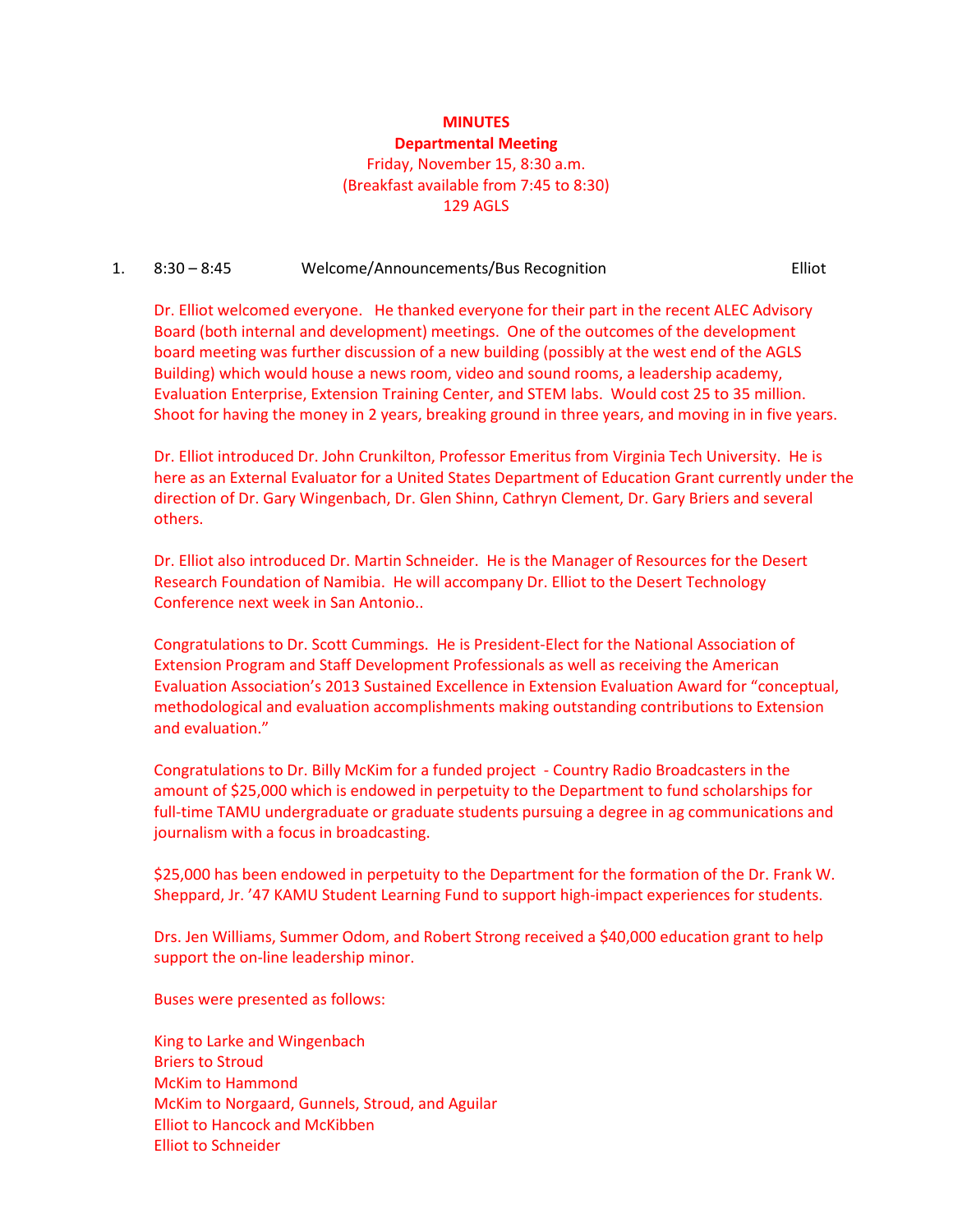- 2. 8:45 9:00 International Travel Schroeder/Hensz/Fazzino/McCasland Dr. Elliot introduced Lauren Schroeder and Bob Hensz with Risk and Compliance. This office covers a lot of bases: audit liaison, enterprise risk management, export controls, financial conflict of interest, information technology, internal management review, international travel, maestro support, management advisory services, records management, research compliance, rules and procedures and workers compensation. (**See attachments B, C, and D**)
	- A. export-controls-links This is a resource/contact informational document providing web site links (available on the AgriLife Administrative Services Web site) relevant to export controls and international travel.
	- B. international-travel-high-risk This diagram outlines the process for approval of international travel to high risk areas.
	- C. manual-on international-travel This document contains pages extracted from the AgriLife Export Controls Compliance Program Manual relevant to international travel.

Concur is the trigger point for international travel. Requests must be in 30 days in advance. There are additional forms that need approval so time must be allowed. AG 715 is one of these forms.

The Export Control document outlines what you can and can't take on international travel. System Risk Management provides weekly notifications regarding international travel including lists of extreme risk countries and regions, as well as associated risk summaries. As these are received, AgriLife Risk and Compliance will distribute via Administrative Services e-News. If you intend to travel to these locations, you will need to complete and submit System Form International Travel Questionnaire for Extreme Risk Countries and AG-715, International Travel to Extreme Risk Areas Acknowledgment, to AgriLife Disbursements/Travel before travel is commenced. AgriLife Disbursements/Travel will coordinate with System Risk Management in obtaining the proper approvals.

Equipment that is allowed are called Tools of the Trade. Appendix L in the manual describes travelling with laptops and how to install TAMU VPN software. Also it describes having "effective control" over this equipment. This means retaining physical possession of an item or maintaining it in a secure environment such as:

- Hand–carried with the individual while traveling,
- Carried in the luggage or baggage that travels with the individual, or
- Shipped no more than thirty days prior to the individual's departure or may be shipped to the individual at any time while the individual is outside the country.

After a question and answer period, Dr. Elliot thanked both for their presentation. We will set up a full presentation from this group as soon as possible.

3. 9:00 – 9:15 Alumni Relations/Development/Boards Elliot/Baldwin Ambrya reported that she was developing a holiday greeting card to send to donors and former students. Card will also have an end of year report.

While Ambrya is out on maternity leave you can still get promotional items from Elke or Jamie.

We have taken in just under \$5000 in our internal campaign. This represents about a 55% participation rate. A committee to oversee these funds and goals of the use of the funds will be addressed at the December meeting.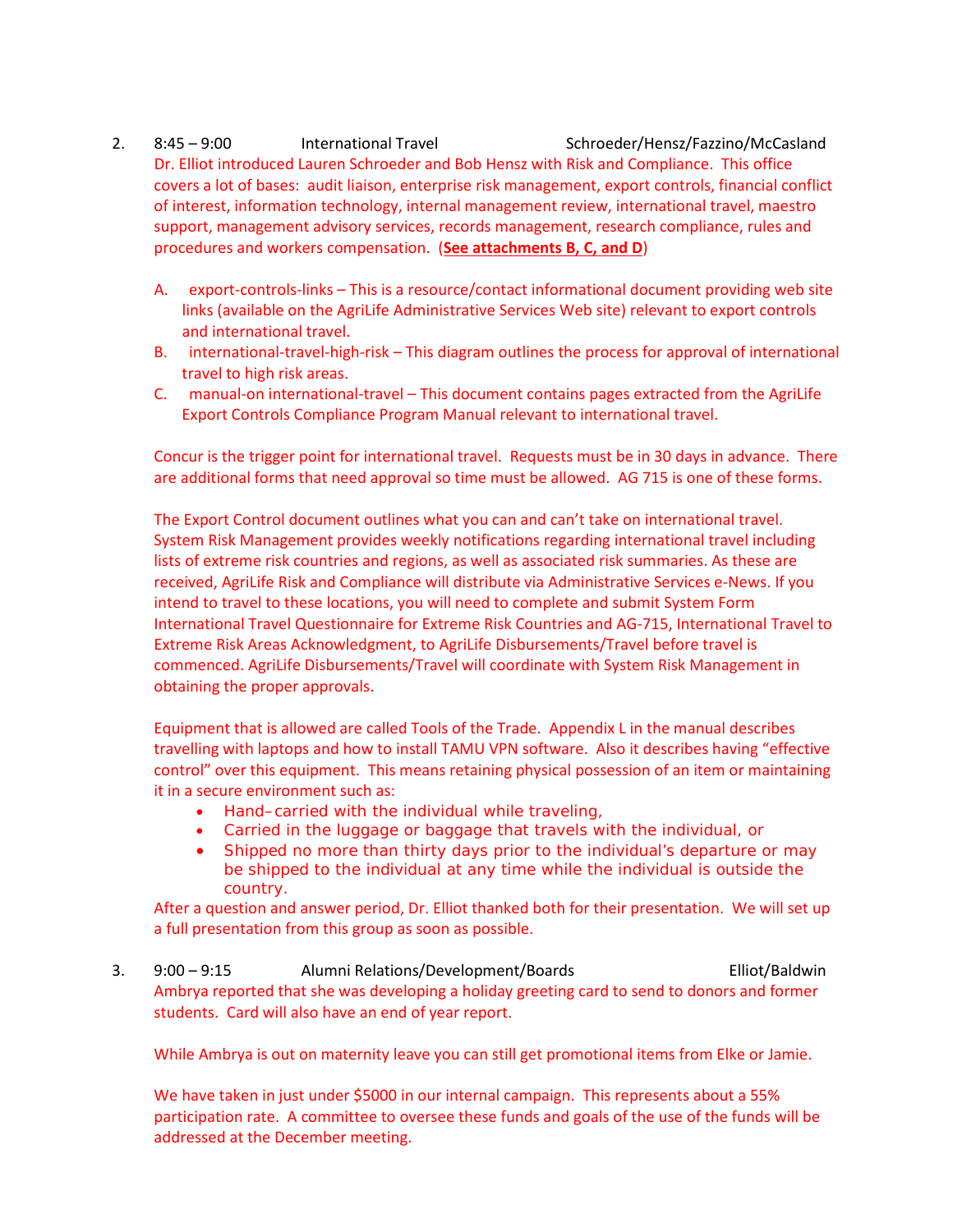## 4. 9:15 – 9:20 Award Committee Report Committee Report Moore/Murphrey Dr. Murphrey reported that the goal of the committee was to increase the number of nominations for awards. See Attachment E for a list of awards that are available for nominations before March  $7<sup>th</sup>$ . The form asks for the name of the person you would like to nominate and where you will be the nominator or would prefer to be a support person. Elke will be the support person to help this committee. The call for nominations is due to her by November  $27<sup>th</sup>$ . The chairs for this committee are Gary Briers and Andy Vestal. Committee members are Theresa Murphrey and Lori Moore. The committee will meet 2-3 times a year. Hopefully this will be the last time that a short turnaround time will be needed. It was also discussed that a standard format might be implemented for vitas.

5. 9:20 – 9:30 Study Abroad Update Bielecki Study Abroad Update Brazil and Guatemala **Larke, Moore, Wingenbach** Dr. Larke reported on the Brazil SA. There were eight students, 2 undergraduate and 6 graduate. They visited five cities and met with small farmers and visited several schools. They were gone from May 11th to the 24<sup>th</sup>. This year the trip will be May 12<sup>th</sup> through the 25<sup>th</sup> and registration is open. The estimated cost is \$3500 and this includes air travel. Trip is included in summer enrollment.

There are two opportunities for Guatemala next Spring. The first will be to the mountains of Guatemala a for ten days (March 6-16, 2014). Twelve students are currently enrolled but they will take 20. Dr. Gary Wingenbach and Mr. Chris Bielecki will lead this trip. Class is ALEC 489-500 – Special Topics in Applying International Development theories in Agriculture.

The second opportunity is May 10-31, 2014. This is a six hour class – ALED 340 – Survey of Leadership Theory and 350 – Global Agricultural Issues. Dr. Lori Moore is the lead for this course.

Another study abroad is to Namibia July  $8<sup>th</sup>$  through August  $12<sup>th</sup>$ , 2014. Faculty leaders will be Dr. Wash Jones from Prairie View A&M, Dr. Gary Wingenbach, Dr. Tracy Rutherford, and Mr. Tobin Redwine. Approximate cost for this experience will be \$8000 which includes air fare. Fourteen from TAMU are signed up. A total of twenty will be enrolled between TAMU and PVAM. This

| 6. | $9:30 - 10:00$ | <b>Faculty Meeting</b>                |                   |
|----|----------------|---------------------------------------|-------------------|
|    |                | APR                                   | Elliot            |
|    |                | <b>Summer Teaching</b>                | Rutherford/Murphy |
|    |                | <b>Faculty Advisory Committee</b>     | <b>Discussion</b> |
|    |                | <b>Promotion and Tenure Update</b>    | Wingenbach/Larke  |
|    |                | Entrepreneurial Leadership Enterprise | Elliot            |

## **Travel Request Form Deadlines**

Domestic (30 days prior to trip): e.g., travel December 1, 2013 due by November 1, 2013 International (60 days prior to trip): e.g., travel January 1, 2014 due by November 1, 2013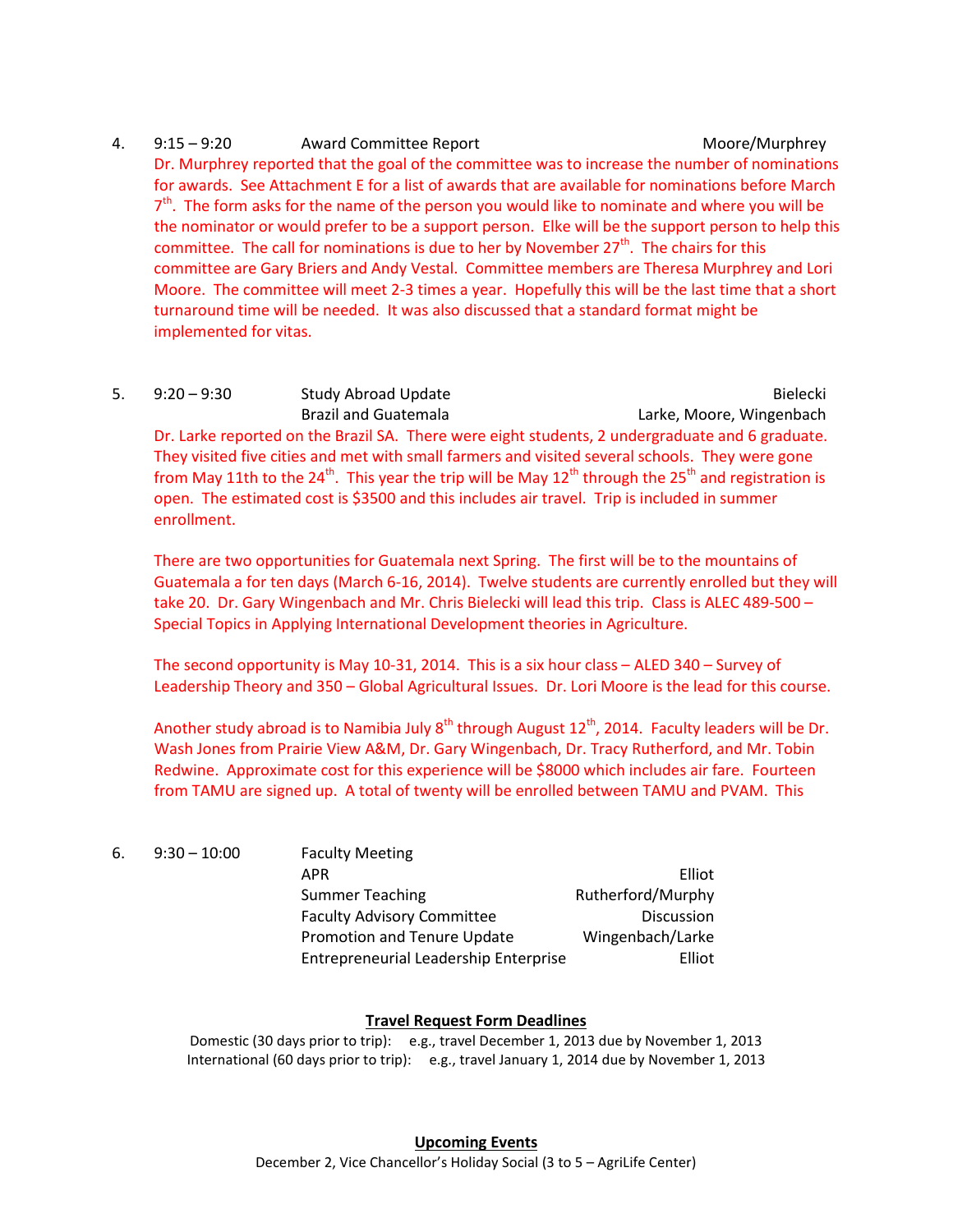December 13, ALEC Holiday Movie and Lunch,11:30 a.m., AGLS Classroom 114 December 23-January 1, Christmas/New Year's February 1-4, Southern Region AAAE, Dallas (Papers due October 14<sup>th</sup>, Posters due October 21<sup>st</sup>) April 27 – May 1 AIAEE, Miami, (Abstracts/posters due by November 1)

### **Future Departmental Meetings**

Tuesday, December 3 @ 10:00 a.m. Thursday, January 16 @ 2:00 p.m. Tuesday, February 25 @ 9:00 a.m. Monday, March 17 @ 10:00 a.m. Thursday, April 17 @ 2:00 p.m. Wednesday, May 14 @ 8:30 (breakfast at 7:45 to 8:30)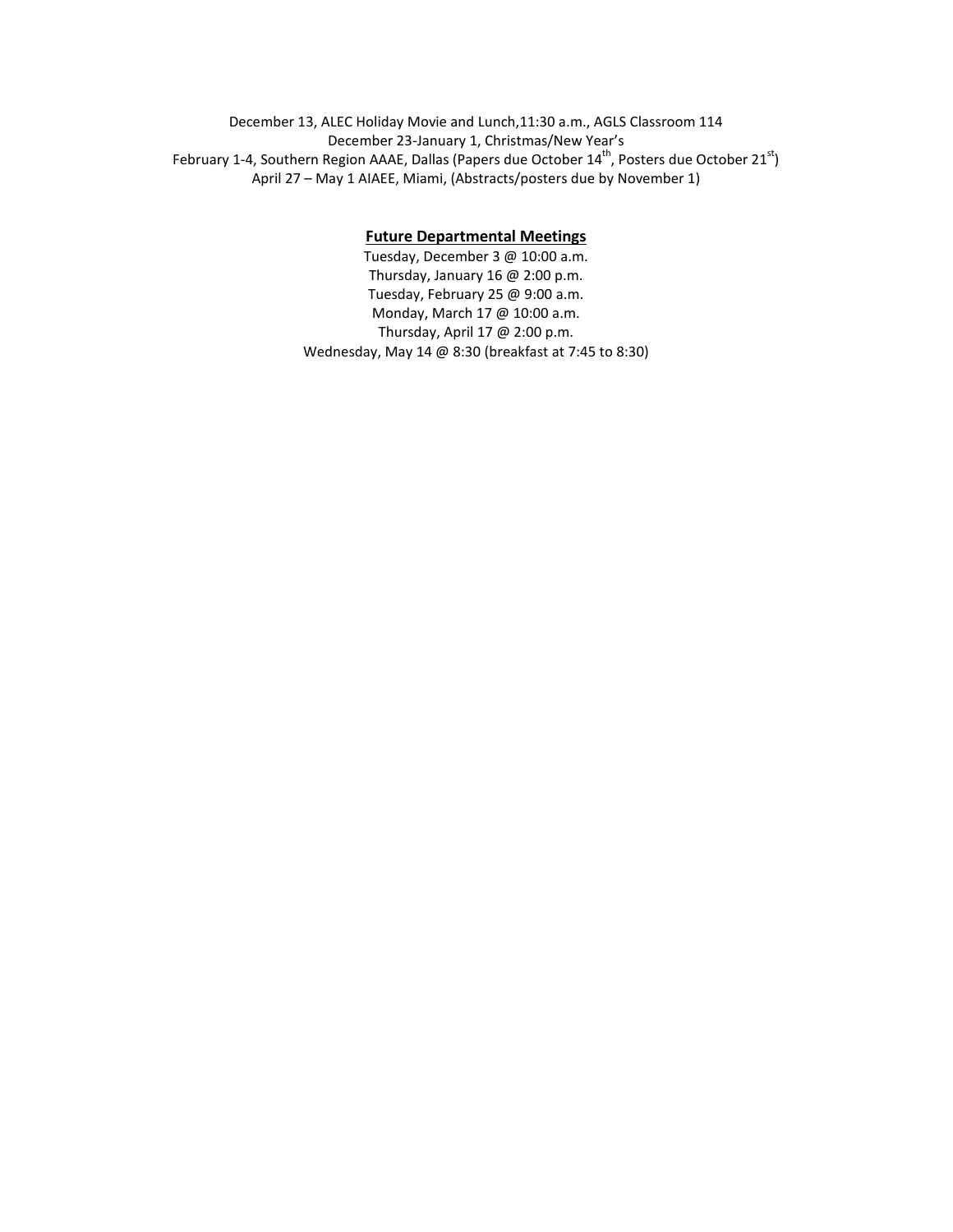## ALEC: November 15, 2013 "Problems are Science Based, but Solutions are People Driven"

- 1. Congratulations, Thank You, and Welcome:
	- a. **October 18** ALEC Advisory Boards (Internal and Development) Kick-Off-Event.
	- b. **Dr. Martin Schneider**, Manager: Resources, Desert Research Foundation of Namibia.
	- c. **Dr. John Crunkilton**, Professor Emeritus Virginia Tech University
	- d. On Monday, Nov. 11, 2013, 22 AGSC and AGCJ undergrads, 11 ALEC graduate students and 5 faculty (**Rayfield, Dunsford, Hanagriff, Edney** and **Hancock**) coordinated and judged the District 1, Area 3 FF Leadership Development Events at Franklin High School. A very successful afternoon working with FFA members and ag teachers form our district.
	- e. **Scott Cummings** is President-Elect for the National Association of Extension Program and Staff Development Professionals.
	- f. **Scott Cummings** received the American Evaluation Association's 2013 Sustained Excellence in Extension Evaluation Award for "conceptual, methodological and evaluation accomplishments making outstanding contributions to Extension and evaluation."
	- g. **Jack Elliot** invited to the AgriCorps Board of Directors.
- 2. Publications/Presentations
	- a. **Hanagriff, R., Rayfield, J., Briers, G., Murphy, T., & Kingman, D.** (2013) Economic impact of agricultural mechanics competition projects in Texas and factors that predict chapter investment value. Journal of Agricultural Education, Accepted, In Press.
	- b. **McKim, B. R., Latham, L., Treptow, E., & Rayfield, J.** (2013). A repeated measures study of the short-term influences of high-impact practices on college students' learning styles. NACTA Journal, 57(3a), 122-128.
	- c. **Leggette, H. R., Black, C., McKim, B. R., Prince, D**., & **Lawrence, S**. (2013). An intrinsic case study of a post-secondary high impact field experience. NACTA Journal, 57(3a), 129-138.
	- d. **Tobin Redwine, Sarah Ho**, and **Landry Lockett** created and delivered a presentation at the UTSA Advising Conference in San Antonio on October 25th. The topic was, "Engaging and Empowering Students Through a Paradigm Shift in Degree Plans and Advising."
	- e. **Hanagriff, R.** and **Strong, R**. (2013). Using Score Carding Processes to Identify Barriers for Total Performance Rating (TPR) Values in a Commodity Association. The Finance, Economics, MIS, and Global Business Research Conference. Miami, FL December 2013.
	- f. **Boyd, B.L.** (2013). Leadership that settled the frontier. Journal of Leadership Education, 12 (2),
	- g. **Rosch, D., Boyd, B.L., & Duran, K**. (2013). Students' self-identified long-term leadership development goals: An analysis by gender and race. Journal of Leadership Education, 12(2).
	- h. **Odom, S. F., Ho, S.P., & Moore, L. L**. (in press). The undergraduate leadership teaching assistant (ULTA): A high-impact practice for undergraduates studying leadership. Journal of Leadership Education.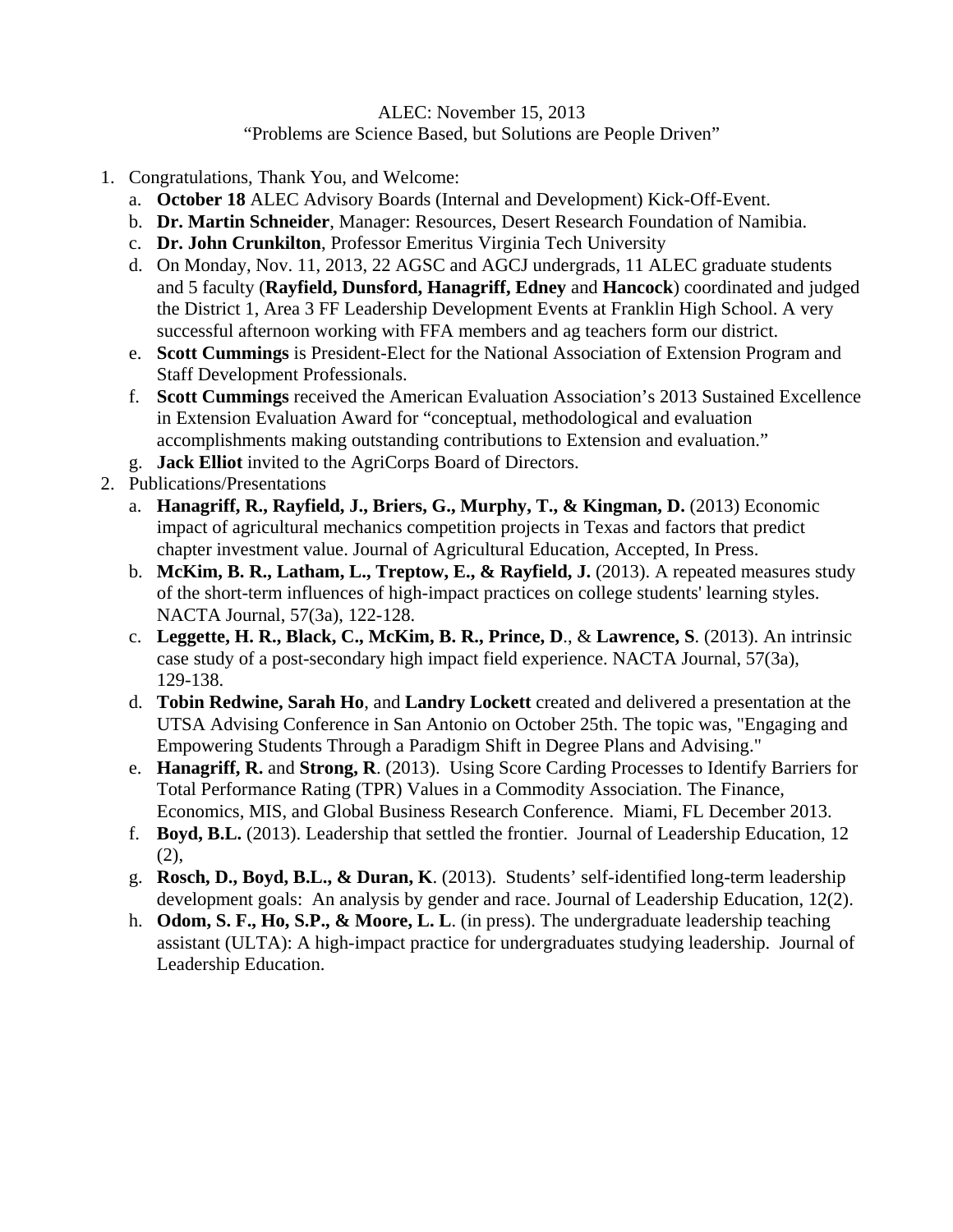- i. National Association of Extension Program and Staff Development Professionals Annual Conference (December 2-5, Kansas City, MO):
	- i. **Cummings, S. R. & Andrews, K. B**. Using data visualizations to communicate impact.
	- ii. **Coppernoll, S**. Best practices in eLearning for extension.
	- iii. **Ripley, J. P**. Agent onboarding: A new focus on program development.
	- iv. **Weber, K. M**. Qualtrics: Web-based evaluation that provides meaningful results.
	- v. **Ripley, J. P. & Cummings, S. R**. Potential value and limitations of anticipated economic benefit.
	- vi. **Andrews, K. B**. Engaging our non-extension land-grant university peers in extension's mission.
- j. Faculty Teaching Academy Nov. 8—Maximizing Student Learning Through Creative Use of Technology and Communications Tools - **Theresa Murphrey**.
- 3. Grant Management 101 (should provide 3 out of 4 of these to the Department meaning faculty become managers or facilitators of the grants).
	- a. Salary Savings (100% to Department [50% Department] and PIs [50%] restricted discretionary)
	- b. Indirect (40% to be split 60/40 between Department and PIs discretionary)
	- c. Personnel (project director, support staff, GTAs, etc.)
	- d. Operations (e.g., travel, supplies, copying, printing, etc.)
	- e. Funded projects
		- i. AGCJ Country Radio Broadcasters \$25,000 endowed in perpetuity to the Department of Agricultural Leadership, Education, and Communications to fund scholarships for full-time Texas A&M undergraduate or graduate students pursuing a degree in Agricultural Communications and Journalism, with a focus in Broadcasting. Thank you **Dr. McKim**.
		- ii. AGCJ \$25,000 endowed in perpetuity to the Department of Agricultural Leadership, Education, and Communications for the formation of the **Dr. Frank W. Sheppard**, Jr. '47 KAMU Student Learning Fund to support high-impact experiences for students.
		- iii. **Williams, J., Odom, S**., and **Strong, R**. \$40,000 On-line education grant.
- 4. Dutch treat lunch with Dr. E. Contact Debbie King to schedule and leave a contact number (for rescheduling): December 4, 12, 13, 16, & 17.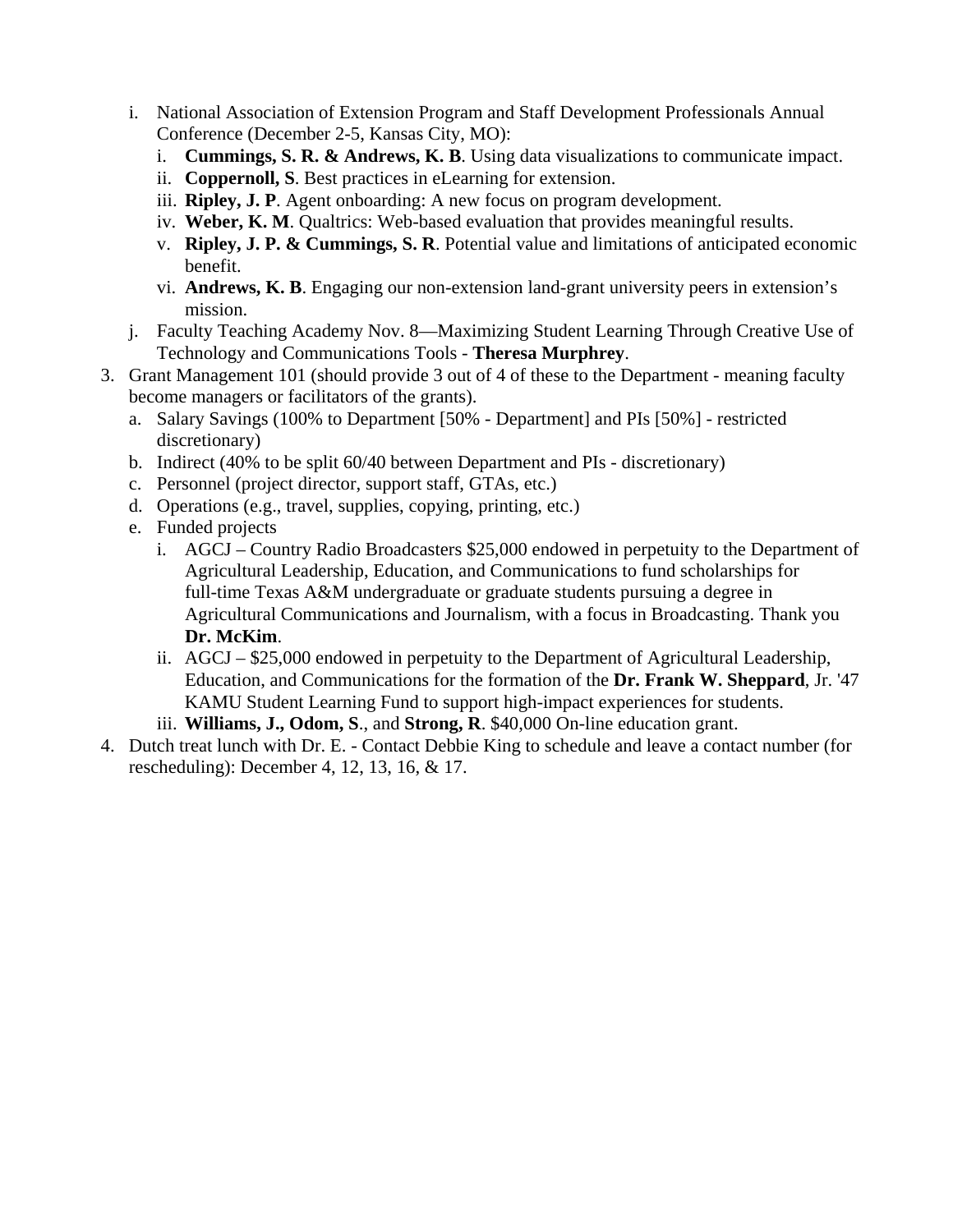# **Web links │ Risk/Compliance**

**Texas A&M AgriLife Risk and Compliance:** http://agrilifeas.tamu.edu/risk-compliance/

- *Export Controls* 
	- o Agency Rules and Procedures
		- AgriLife Extension Service
			- 15.02.99.X1, *Export Controls*: http://agrilifeas.tamu.edu/documents/150299x1.pdf

- 15.02.99.X1.01, *Export Controls*: http://agrilifeas.tamu.edu/documents/150299x101.pdf
- **AgriLife Research** 
	- 15.02.99.A1, *Export Controls*: http://agrilifeas.tamu.edu/documents/150299a1.pdf
	- 15.02.99.A1.01, *Export Controls*: http://agrilifeas.tamu.edu/documents/150299a101.pdf
- o Export Controls Resources: http://agrilifeas.tamu.edu/risk-compliance/export-controls/
- o Export Controls Compliance Manual: http://agrilifeas.tamu.edu/documents/ec-manual-2.pdf
- *International Travel*: http://agrilifeas.tamu.edu/risk-compliance/intl-travel/
	- o Agency Procedures
		- **AgriLife Extension Service** 
			- 24.01.99.X0.01, *International Travel*: http://agrilifeas.tamu.edu/documents/240199x001.pdf
		- **AgriLife Research** 
			- 24.01.99.A0.01, *International Travel*: http://agrilifeas.tamu.edu/documents/240199a001.pdf
- *Related Forms Discussed* 
	- o AG-710, *International Travel Export License Exception Certification*: http://agrilifeas.tamu.edu/documents/ag-710.pdf
	- o AG-715, *International Travel to Extreme Risk Areas Acknowledgment*: http://agrilifeas.tamu.edu/documents/ag-715.pdf
	- o System Form International Travel Questionnaire for Extreme Risk Countries: http://agrilifeas.tamu.edu/documents/intl-travel.pdf
	- o System Travel Advisory List (updated weekly): http://www.tamus.edu/offices/risk/international-travel-risk-status/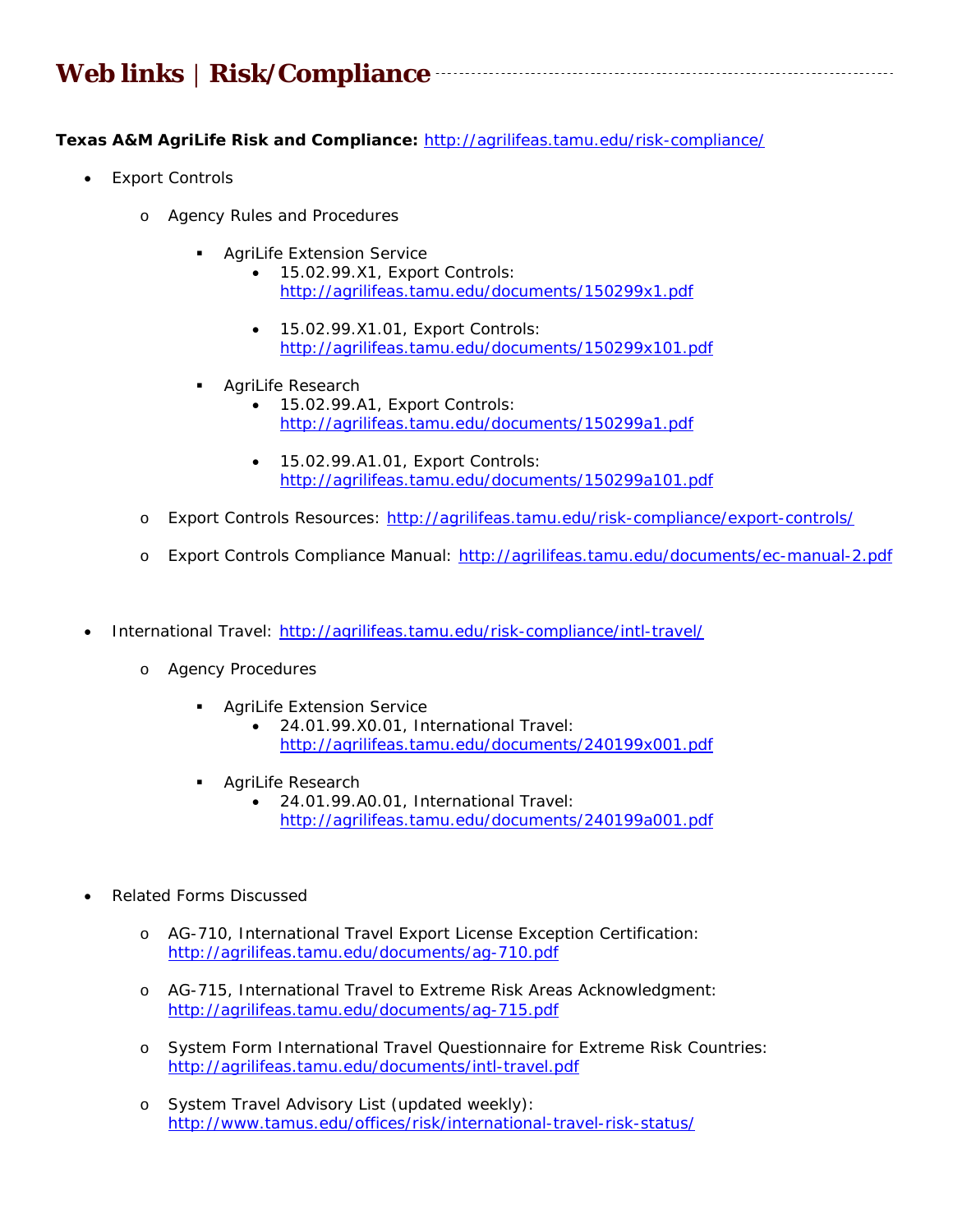# $\Gamma$ exas A&M **CRILIFE**

Questions

AgriLife Risk and Compliance http://agrilifeas.tamu.edu/risk-compliance/export-controls



**Lauren Schroeder │ clschroeder@ag.tamu.edu │ 979-458-3289Bob Hensz** │**r-hensz@tamu.edu** │**979-845-4766**

All mentioned forms can be accessed on the AgriLife Risk and Compliance Web site: http://agrilifeas.tamu.edu/forms/risk-compliance

audit liaison **│** enterprise risk management **│** management advisory services management review team **│** research compliance **│** rules and procedures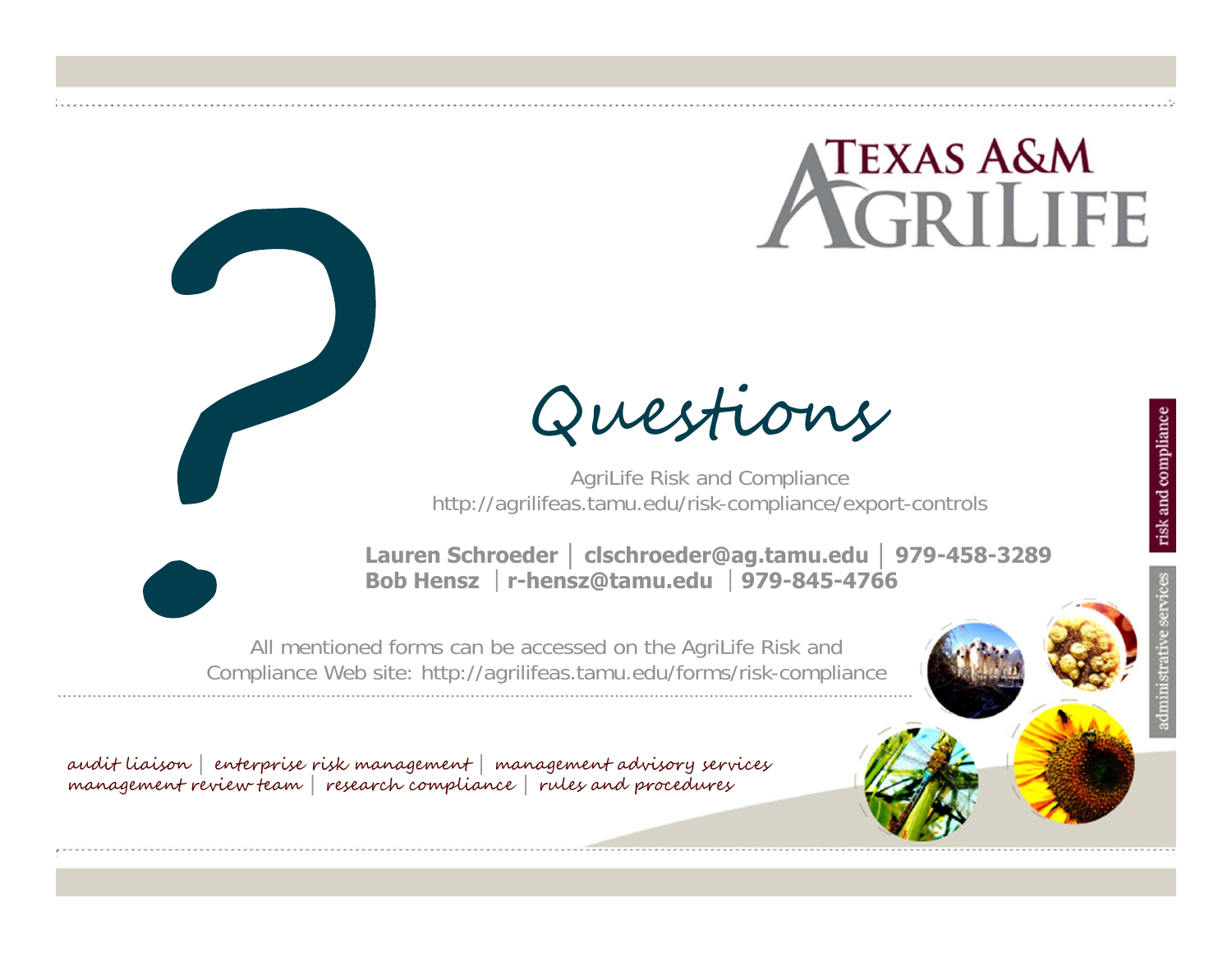# **Sequence – International Travel Approval Process**

*for Travel to High Risk Locations*



AG-715, International Travel to Extreme Risk Areas Acknowledgment:<http://agrilifeas.tamu.edu/documents/ag-715.pdf>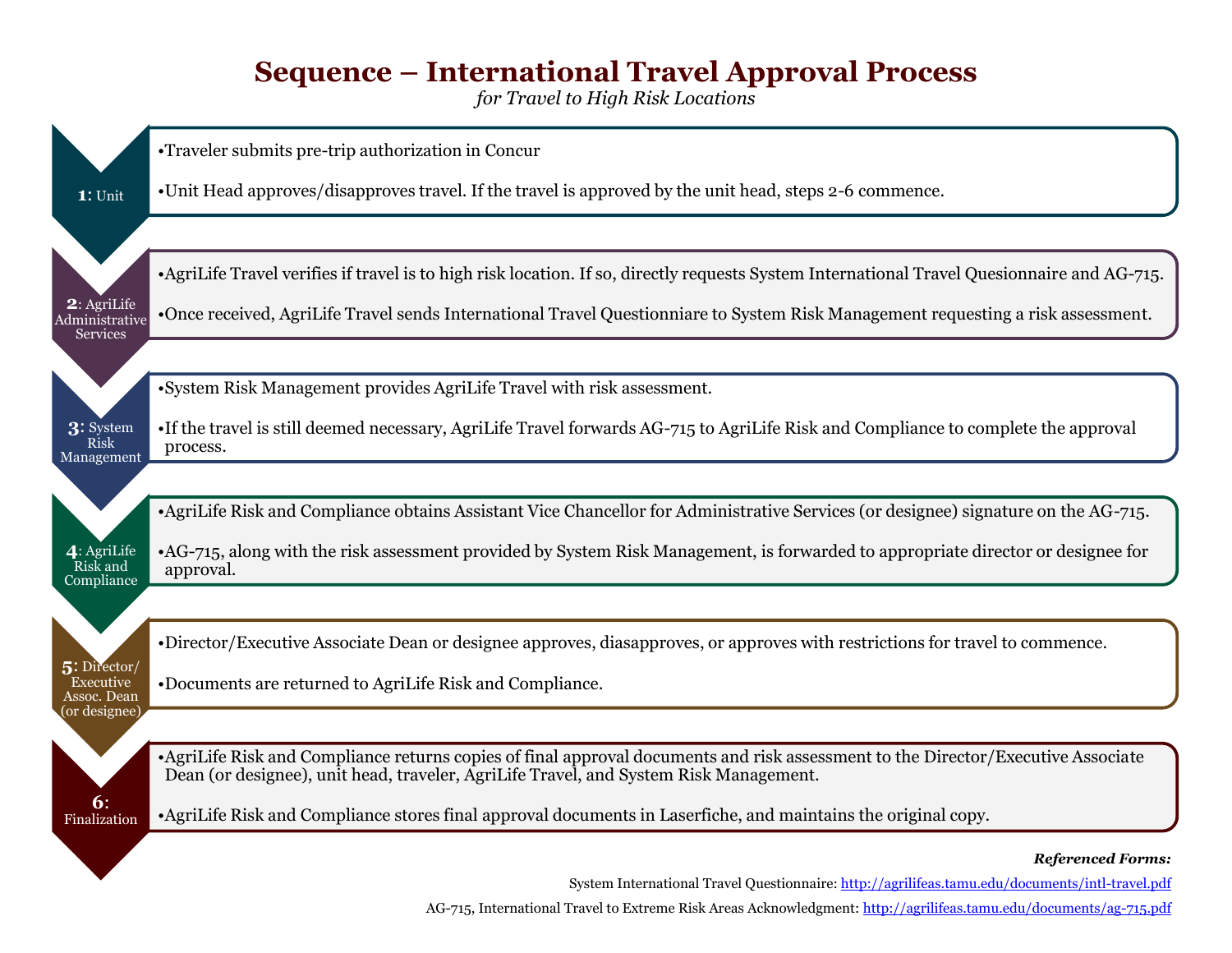

## **Export Controls Compliance Program Manual**  *July 2013*

Texas A&M AgriLife Administrative Services | Risk and Compliance 2147 TAMU College Station, TX 77843 p. 979.845.7879 │ f. 979.845.0365 http://agrilifeas.tamu.edu/risk-compliance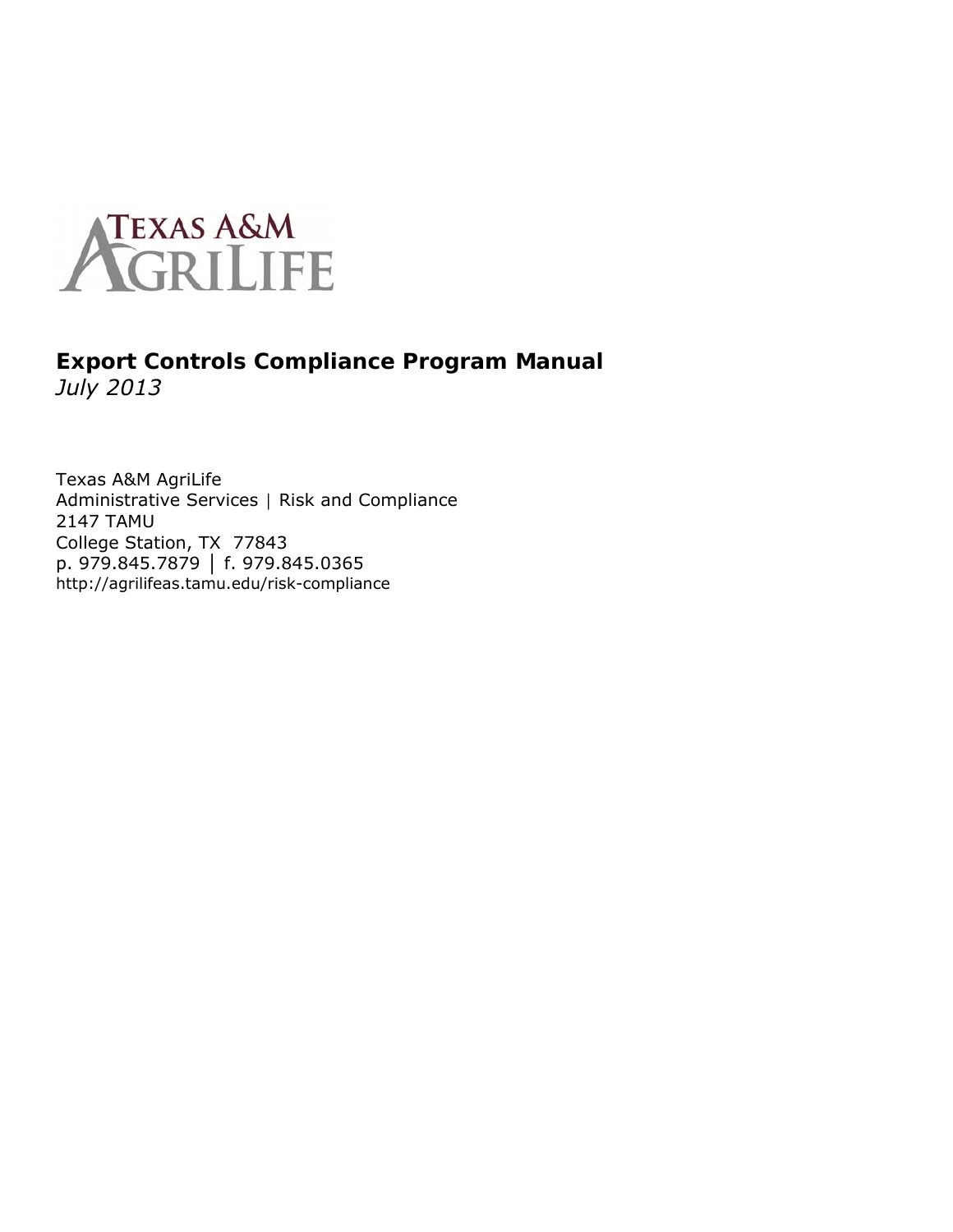#### **Section 7.0** │ *International Activities* -----------------------------------------------

In the case of AgriLife activities conducted outside the United States, it is the responsibility of the AgriLife activity organizer to seek and obtain appropriate export control approvals for activities including, but not limited to, the following: execution of agreements performable outside the United States; and making payments to foreign person vendors.

## 7.1 TRAVEL—GENERAL

AgriLife employees traveling on AgriLife business or traveling with AgriLife property are responsible for complying with export control laws and regulations when traveling outside the U.S. AgriLife employees are required to complete AG-710, *International Travel Export License Exception Certification*, before international travel commences.

A license may be required depending on which items are taken, which countries are visited, or whether defense services are provided to a foreign person. The traveler or the traveler's supervisor should contact AgriLife Risk and Compliance with any potential export control concerns. If appropriate, AgriLife Risk and Compliance will follow RPS procedures as described in Section 3.2 of this manual.

When planning a trip abroad, travelers should review export control regulations and embargoes. Individuals should ensure that any information that will be discussed or any items that will be taken are not controlled, or, if controlled, that appropriate licenses are in place. Not only could AgriLife be held liable, but individuals may also be held liable for improperly transferring controlled information or controlled physical items.

Most travel for conferences will fall under an exclusion to the export control regulations, e.g., the Publicly Available/Public Domain Exclusion, 22 CFR §120.11 and 15 CFR §734.3. Information that is published and is generally accessible to the public through publication in books or periodicals available in a public library or in bookstores or information that is presented at a conference, meeting, seminar, trade show, or other open gathering is considered to be in the public domain. An open gathering is one in which members of the general public are eligible to attend, and attendees are permitted to take notes.

AgriLife employees traveling outside the U.S. with laptops, PDAs, cell phones, or other data storage devices and encrypted software must ensure that there is no controlled information on such devices unless there is a specific license or other authorization in place for the information for that destination. Any individual traveling with or transmitting controlled information outside the U.S. should first consult with AgriLife Risk and Compliance. There are a number of exceptions and exclusions that may apply depending upon the facts and circumstances of each case.

If personal computers and other storage devices are taken abroad that contain encrypted software (15 C.F.R. Part 742), a government license or other government approval for export may be required when traveling to certain countries. For example, the Microsoft Windows VISTA Business suite contains such encrypted software and is subject to export restrictions. Windows VISTA may be taken out of the U.S. temporarily, but only under an export license exception as described below.

Temporary exports under the "Tools of Trade" (as defined in Appendix B) license exception apply when the laptop, PDA, cell phone, data storage devices, and encrypted software are:

(1) Hand–carried with the individual while traveling,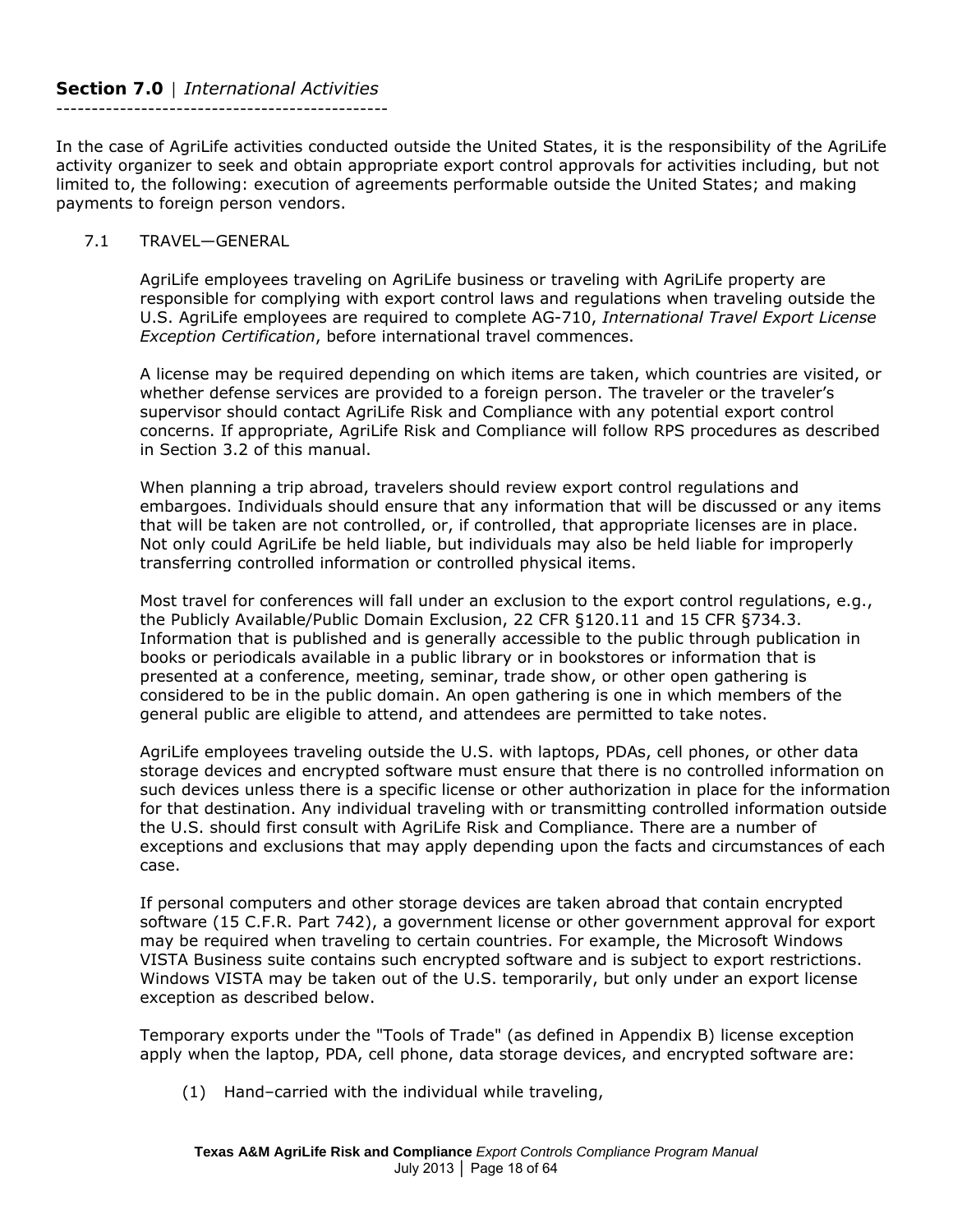- (2) Carried in the luggage or baggage that travels with the individual, or
- (3) Shipped no more than thirty days prior to the individual's departure or may be shipped to the individual at any time while the individual is outside the country.

Generally, no government export license is required so long as an individual:

- (1) retains his or her laptop computer, PDA, cell phone, data storage devices and encrypted software under their personal custody and effective control for the duration of travel; (Note: In some instances, personal custody requires the person to have with them during meals, etc.)
- (2) does not intend to keep these items in these countries for longer than 1 year; and
- (3) is not traveling to an embargoed country<sup>11</sup>.

Note that this license exception is not available for equipment, components, or software designed for use in/by/with most satellites or spacecraft. "Effective control" means retaining physical possession of an item or maintaining it in a secure environment.

Researchers frequently need to take other AgriLife equipment temporarily outside of the United States for use in AgriLife research. Often, but not always, the tools of trade license exception applies. Some equipment (e.g., global positioning systems (GPS), thermal imaging cameras, inertial measurement units, night vision goggles, and specialty software) is highly restricted, and may require an export license, even if one hand carries it. If taking AgriLife equipment other than a laptop computer, PDA, cell phone, or data storage devices, contact AgriLife Risk and Compliance to determine if an export license or other government approval is required prior to taking the equipment out of the country. Please see Appendix L of this manual for recommended protocols before traveling internationally with laptops.

It is important to note that activities involving teaching or training foreign persons on how to use equipment may require a license. A list of some of the travel exemptions and exceptions are more fully described in Appendix B of this manual.

## 7.2 NON–EMPLOYEES PARTICIPATING IN AGRILIFE INTERNATIONAL ACTIVITIES

All foreign persons acting on behalf of but not employed by AgriLife (e.g. independent contractors; volunteers; foreign collaborators) and are not currently employed by a college or university based in the United States, should undergo RPS prior to participation in research or educational programs at an international center.

**Section 8.0** │ *Financial Transactions, Procurement, and Contracts*

AgriLife (Accounts Receivables, Cash Management, Disbursements, and Procurement and Contracts), in cooperation with AgriLife Risk and Compliance, is responsible for developing and implementing procedures to screen financial transactions as appropriate for compliance with export control laws and regulations.

 $\overline{a}$ 

 $11$  See OFAC's Sanctions Program and Country Summaries at http://www.treasury.gov/resource-

center/sanctions/Programs/Pages/Programs.aspx for the most current list of embargoed countries and U.S. sanctions.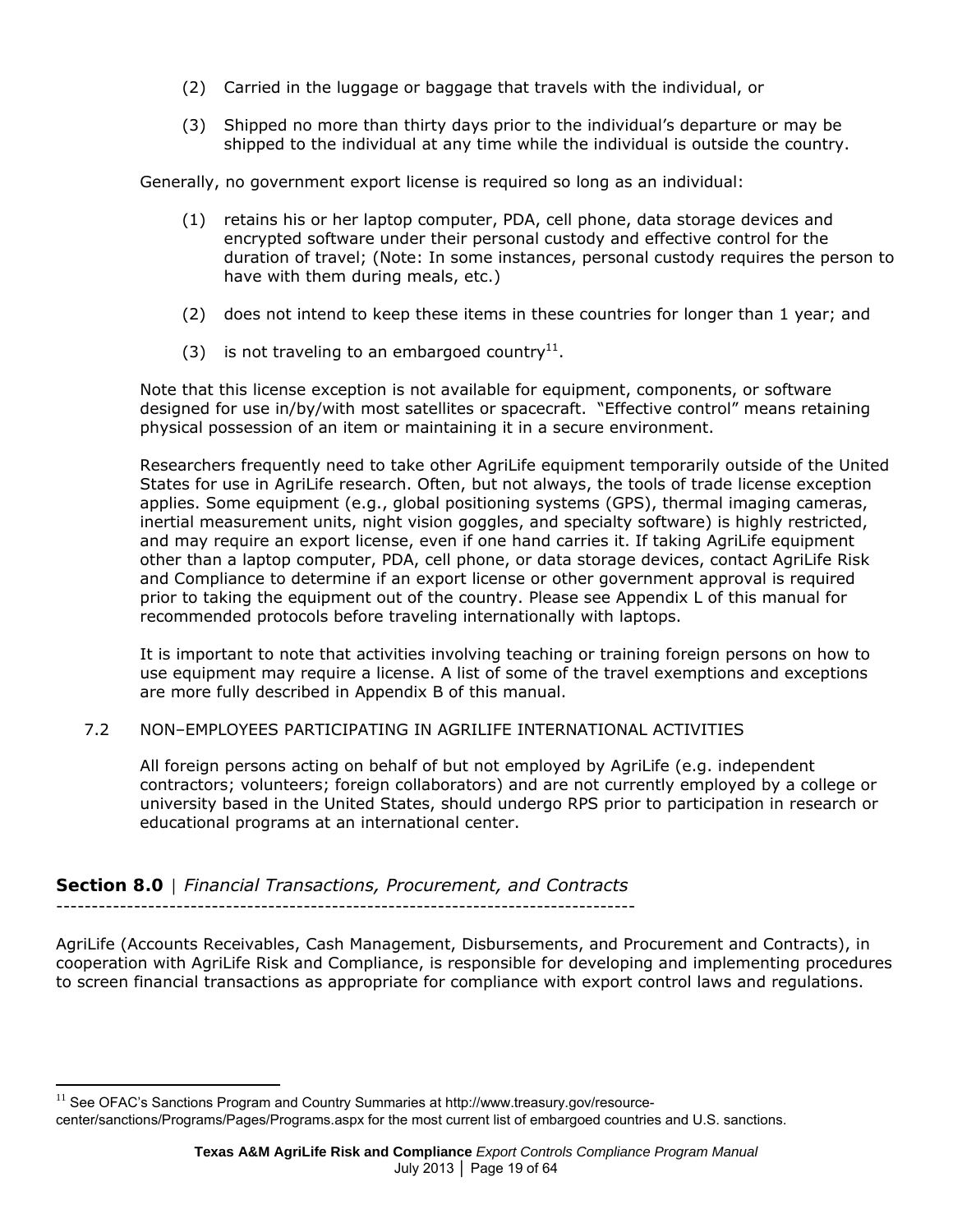# Call for Award Nominations

| Award                                                                                                                                                                                                                                          | <b>Nominee</b> | <b>Nominator</b> | <b>Support</b> |
|------------------------------------------------------------------------------------------------------------------------------------------------------------------------------------------------------------------------------------------------|----------------|------------------|----------------|
| <b>AAAE-S - Distinguished Teaching Award</b><br><b>Teaching</b>                                                                                                                                                                                |                |                  |                |
| <b>AAAE-S - Outstanding Young Member Award</b><br>Early Career Achievements and competencies in<br>profession                                                                                                                                  |                |                  |                |
| <b>Association of Former Students - Teaching</b><br>Teachers who maintain high expectation of their<br>students and ensure academic rigor in their<br>courses                                                                                  |                |                  |                |
| <b>Association of Former Students - Research</b>                                                                                                                                                                                               |                |                  |                |
| <b>Association of Former Students - Individual</b><br><b>Student Relationships</b><br>Inspiring professional relationships with students                                                                                                       |                |                  |                |
| <b>Association of Former Students - Graduate</b><br><b>Mentoring Award</b><br>Faculty mentors of graduate students                                                                                                                             |                |                  |                |
| <b>Association of Former Students - Extension,</b><br>Outreach, Continuing Education, and<br><b>Professional Development</b><br>Staff, faculty, or administrator who has brought<br>credit to TAMU through accomplishing his or her<br>mission |                |                  |                |
| <b>Association of Former Students -</b><br>Administration<br>Outstanding administrative service beyond the<br>expectations of the position                                                                                                     |                |                  |                |
| <b>Association of Former Students -</b><br><b>Staff</b><br>Outstanding staff support beyond the<br>expectations of the position                                                                                                                |                |                  |                |
| TAMU - Student Employee of the Year<br>Outstanding student employee                                                                                                                                                                            |                |                  |                |
| TAMU - Women's Leadership Forum Women's<br><b>Progress Award</b><br>Texas A&M University students, staff, faculty,<br>and administrators who encourage and promote<br>sensitivity to and awareness of issues that relate<br>to women           |                |                  |                |
| <b>TAMU - President's Award for Academic</b><br><b>Advising</b>                                                                                                                                                                                |                |                  |                |

Turn in your nominations to Elke Aguilar or by e-mail to [elke-r-aguilar@tamu.edu](mailto:elke-r-aguilar@tamu.edu) by noon on November  $27^{th}$ .